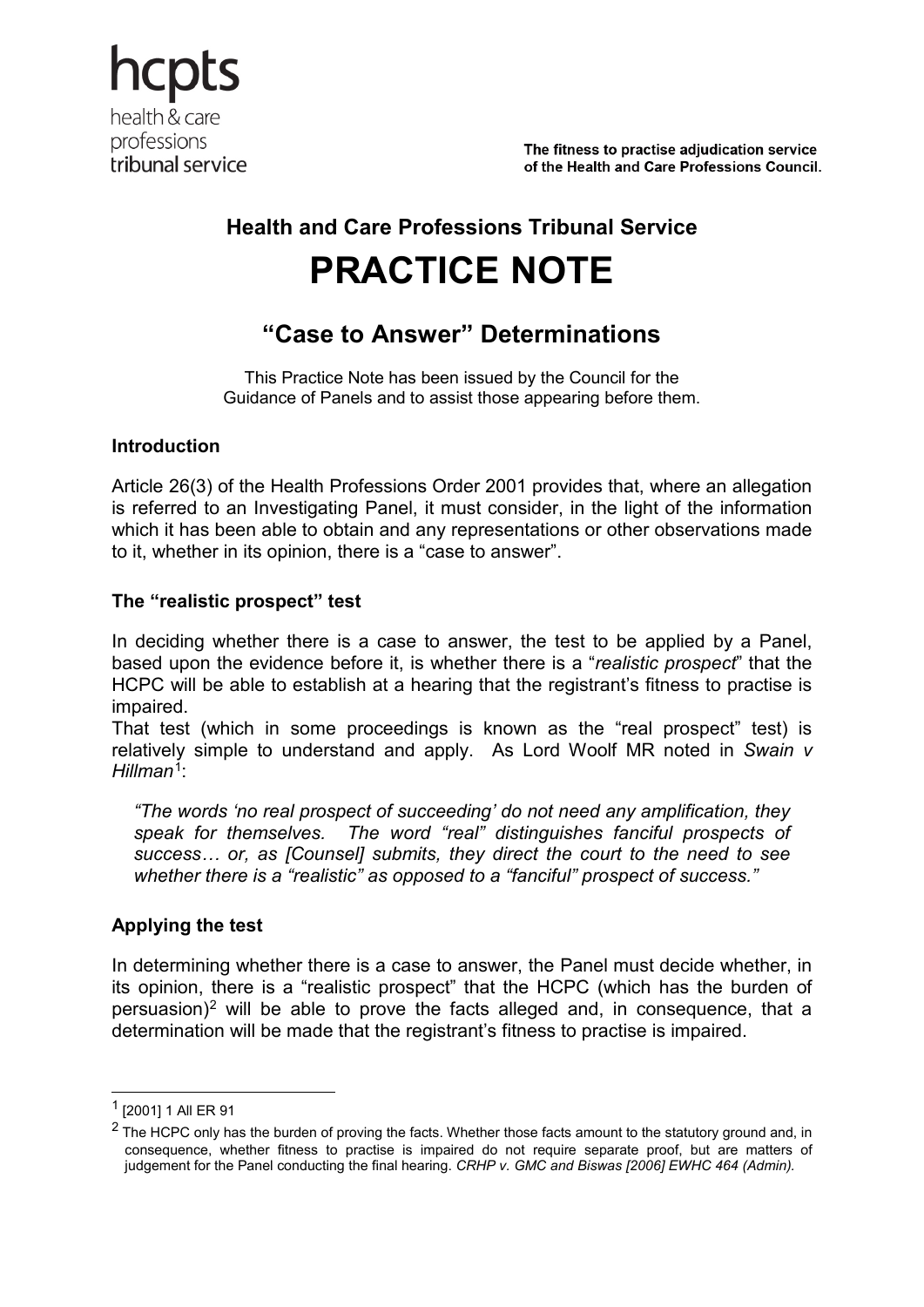The test does not call for substantial inquiry or require the Panel to be satisfied on the balance of probabilities. The Panel only needs to be satisfied that there is a realistic or genuine possibility (as opposed to remote or fanciful one) that the HCPC will be able to establish its case.

In reaching its decision, a Panel:

- should recognise that it is conducting a limited, paper-based, exercise and not seek to make findings of fact on the substantive issues;
- may assess the overall weight of the evidence but should not seek to resolve substantial and material conflicts in that evidence.

It is for the HCPC to prove the facts alleged, not for the registrant to disprove them. Although registrants are not obliged to provide any evidence, many will choose to do so and any such evidence should be properly taken into account by the Panel.

Resolving substantial conflicts in the available evidence, such as assessing the relative strengths of competing arguments is not a task which can be undertaken by an Investigating Panel. However, the mere existence of such a conflict does not mean that there is a case to answer. Panels need to consider whether the evidence in dispute has a material bearing on the issue of impaired fitness to practise. It may be that each of the conflicting versions of events, when taken at their highest, has no bearing on that issue.

In deciding whether there is a case to answer, Panels also need to take account of the wider public interest, including the overarching regulatory objective of protecting the public and public confidence in both the profession concerned and the regulatory process.

It is important for Panels to remember that the realistic prospect test applies to the whole of an allegation, that is:

- the facts set out in the allegation;
- whether those facts amount to the 'statutory ground' of the allegation (e.g. misconduct or lack of competence); and
- in consequence, whether fitness to practise is impaired.

In the majority of cases, the evidence will relate solely to the facts and, typically, this will be evidence that certain events involving the registrant occurred on the dates, and at the places and times alleged.

It will be rare for separate evidence to be provided on the 'statutory ground' or the issue of impairment, as these are matters of judgement for the Panel. For example, does, the factual evidence suggests that the service provided by the registrant fell below the standard expected of a reasonably competent practitioner or that the registrant's actions constitute misconduct when judged against the established norms of the profession? In reaching that decision the Panel may wish to have regard to the relevant HCPC Standards.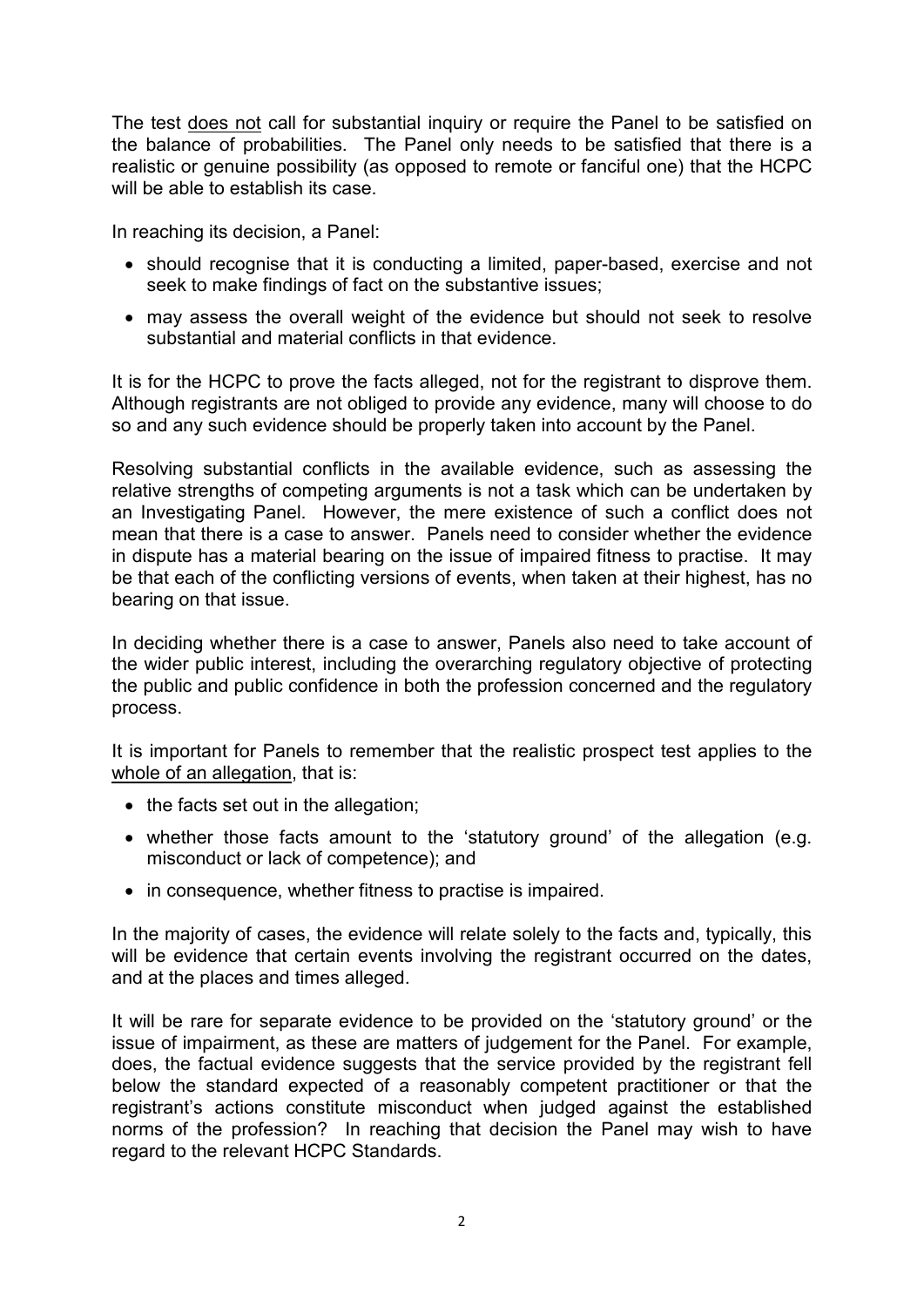#### **Review and amendment of allegations**

In considering whether there is a case to answer, Panels should consider each element of the allegation, to see whether there is evidence to support the facts alleged and whether those facts would amount to the statutory ground and establish that fitness to practise is impaired.

Panels should also consider allegations 'in the round' to ensure that they strike the right balance in terms of the case which the registrant must answer.

In doing so, the Panel may need to amend or omit elements of an allegation. As allegations are drafted at an early stage in a dynamic investigative process, it is important that Panels give critical scrutiny to the drafting of allegations put before them, to ensure that they are fit for purpose and constitute a fair and proper representation of the HCPC's case.[3](#page-2-0)

If a Panel varies or extends an allegation to a material degree, the registrant concerned should be given a further opportunity to make observations on the revised allegation before a final case to answer decision is made.

#### **Impaired fitness to practise**

1

In deciding whether there is a realistic prospect that fitness to practise is impaired, Panels should consider the nature and severity of the allegation.

People do make mistakes or have lapses in behaviour and public protection would not be enhanced by the HCPC creating a 'climate of fear' which leads registrants to believe that any and every minor error or isolated lapse will result in an allegation being pursued against them.

Determining, on the basis of a limited, paper-based exercise, whether there is a realistic prospect of establishing impairment can sometimes be difficult. A useful starting point for Panels is to consider whether the HCPC's case includes evidence which, if proven, would show that the registrant does not meet a key requirement of being fit to practise, in the sense that the registrant:

- is not competent to perform his or her professional role safely and effectively;
- fails to establish and maintain appropriate relationships with service users, colleagues and others; or
- does not act responsibly, with probity or in manner which justifies the public's trust and confidence in the registrant's profession.

<span id="page-2-0"></span><sup>3</sup> Further guidance on the drafting of allegations is set out in the Annex to the HCPC policy document *Standard of Acceptance for Allegations*